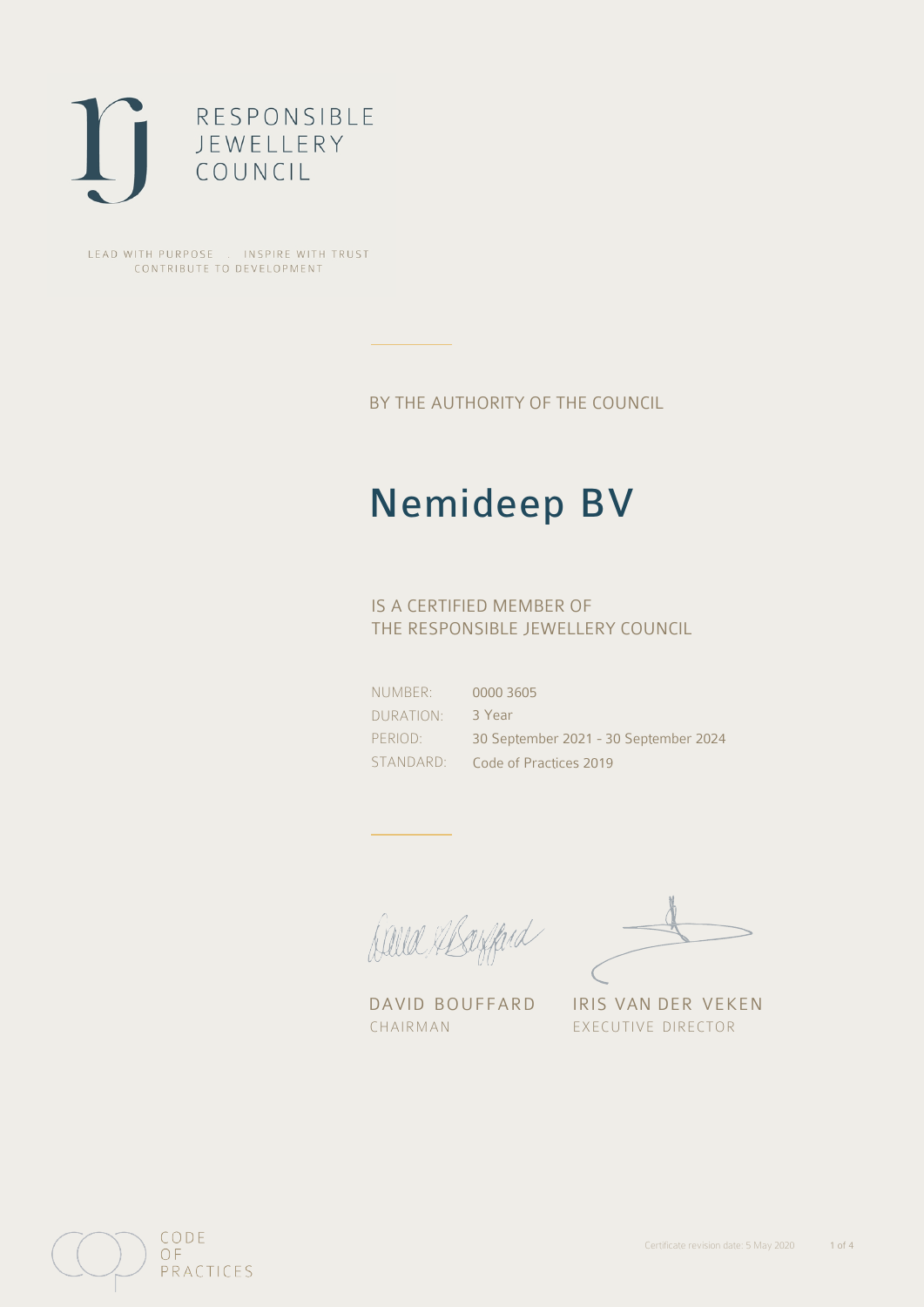

# **CERTIFICATION OVERVIEW**

| Diamonds and Coloured Gemstones Trader, Cutter and/or Polisher                                                                                                                                                                                                                                                                                                                                                                                               |
|--------------------------------------------------------------------------------------------------------------------------------------------------------------------------------------------------------------------------------------------------------------------------------------------------------------------------------------------------------------------------------------------------------------------------------------------------------------|
| 20 November 2021                                                                                                                                                                                                                                                                                                                                                                                                                                             |
| Transition from 1 to 3 year                                                                                                                                                                                                                                                                                                                                                                                                                                  |
| Code of Practices 2019                                                                                                                                                                                                                                                                                                                                                                                                                                       |
| ISOQAR (India) Pvt. Ltd                                                                                                                                                                                                                                                                                                                                                                                                                                      |
| 1. General requirements: 1-4, except 3.2<br>2. Responsible supply chains, human rights and due<br>diligence: 5-14, except 7.1a, 7.3, 8, 9, 11.3, 13.2-4, 14.3<br>3. Labour rights and working conditions: 15-22, except 19.3,<br>21.3<br>4. Health, Safety and Environment: 23-27, except 23.6, 23.10, 27.4<br>5. Gold, Silver, PGM, diamond and coloured gemstone<br>products: 28-30, except 28.2a, b, i, j, 30<br>Responsible mining: Not applicable<br>6. |
|                                                                                                                                                                                                                                                                                                                                                                                                                                                              |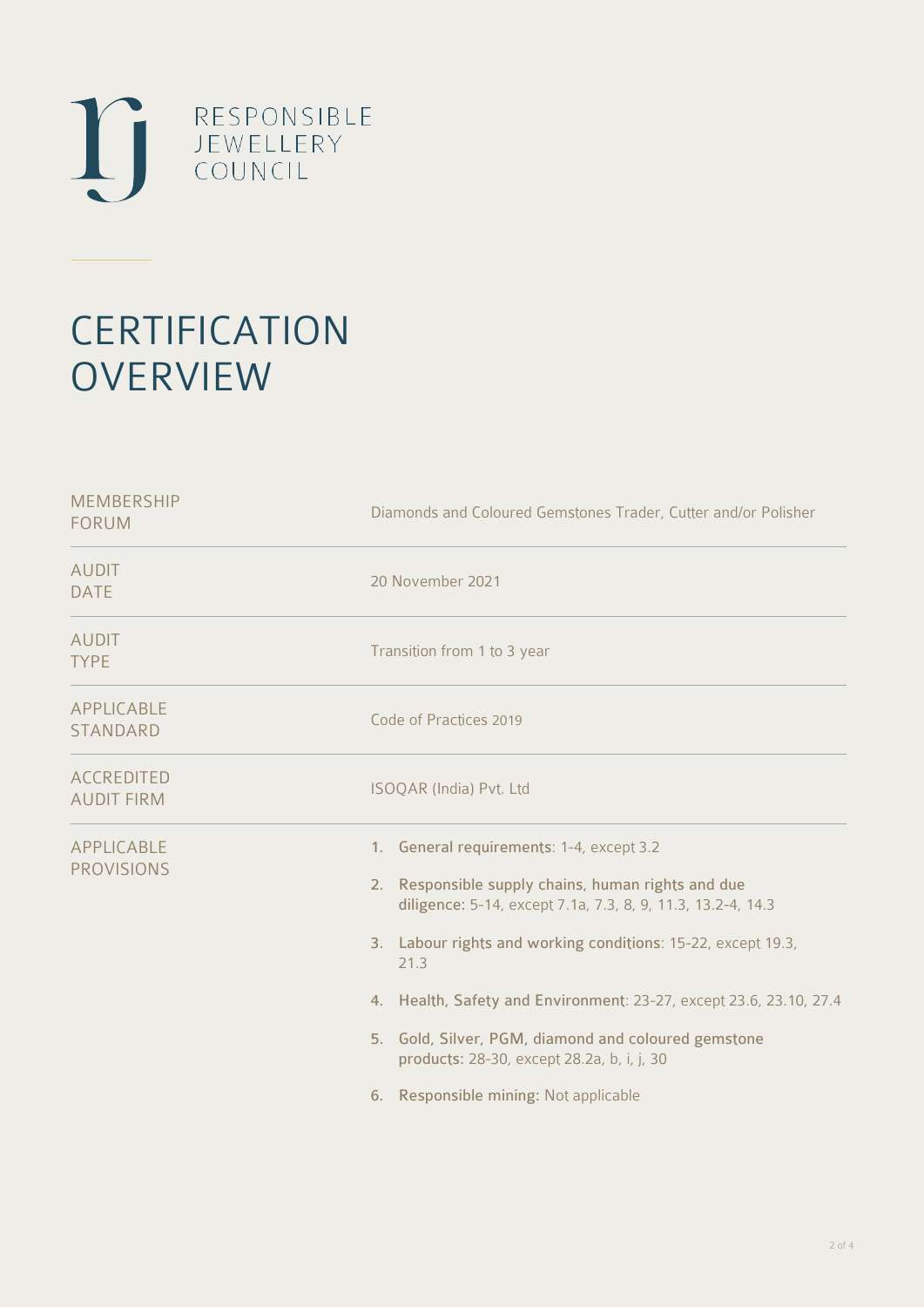| PROVENANCE<br><b>CLAIMS</b>                | The diamonds herein invoiced have not originated from Mbada and<br>Marange region of Zimbabwe. We have received similar statements<br>from our suppliers.                                                                                                           |
|--------------------------------------------|---------------------------------------------------------------------------------------------------------------------------------------------------------------------------------------------------------------------------------------------------------------------|
| <b>AUDITOR STATEMENT OF</b><br>CONFORMANCE | Based on the scope and findings of the certification audit, the member<br>has demonstrated a conformance level consistent with a:                                                                                                                                   |
|                                            | 3 Year Certification                                                                                                                                                                                                                                                |
| <b>NEXT AUDIT TYPE</b>                     | MID-TERM REVIEW (within 12-24 months):                                                                                                                                                                                                                              |
|                                            | A. Mid-term review NOT required due to:                                                                                                                                                                                                                             |
|                                            | No anticipated changes to the certification scope during the<br>certification period                                                                                                                                                                                |
|                                            | 3 or less minor non-conformances with critical provisions or in<br>general identified by the audit (not covered by parallel audits<br>for schemes identified as equivalent to RJC's) for an individual<br>member in the mining sector or a non-mining sector member |
|                                            | <25 full time equivalent personnel                                                                                                                                                                                                                                  |
|                                            | Low risk of non-conformances due to management controls                                                                                                                                                                                                             |
|                                            | Existence of parallel audits for schemes recognised by RJC                                                                                                                                                                                                          |
|                                            | Strong internal controls ensuring effective review and closure<br>of corrective actions for non-conformances                                                                                                                                                        |
|                                            |                                                                                                                                                                                                                                                                     |
|                                            | B. Mid-term review (desktop only) required due to:                                                                                                                                                                                                                  |
|                                            | No impact on conformance levels from any changes to the<br>certification scope                                                                                                                                                                                      |
|                                            | 5 or less minor non-conformances with critical provisions or in<br>general identified by the audit (not covered by parallel audits<br>for schemes identified as equivalent to RJC's) for an individual<br>member in the mining sector or a non-mining sector member |
|                                            | Possibility of remote verification of actions                                                                                                                                                                                                                       |
|                                            | No risk to critical provisions                                                                                                                                                                                                                                      |